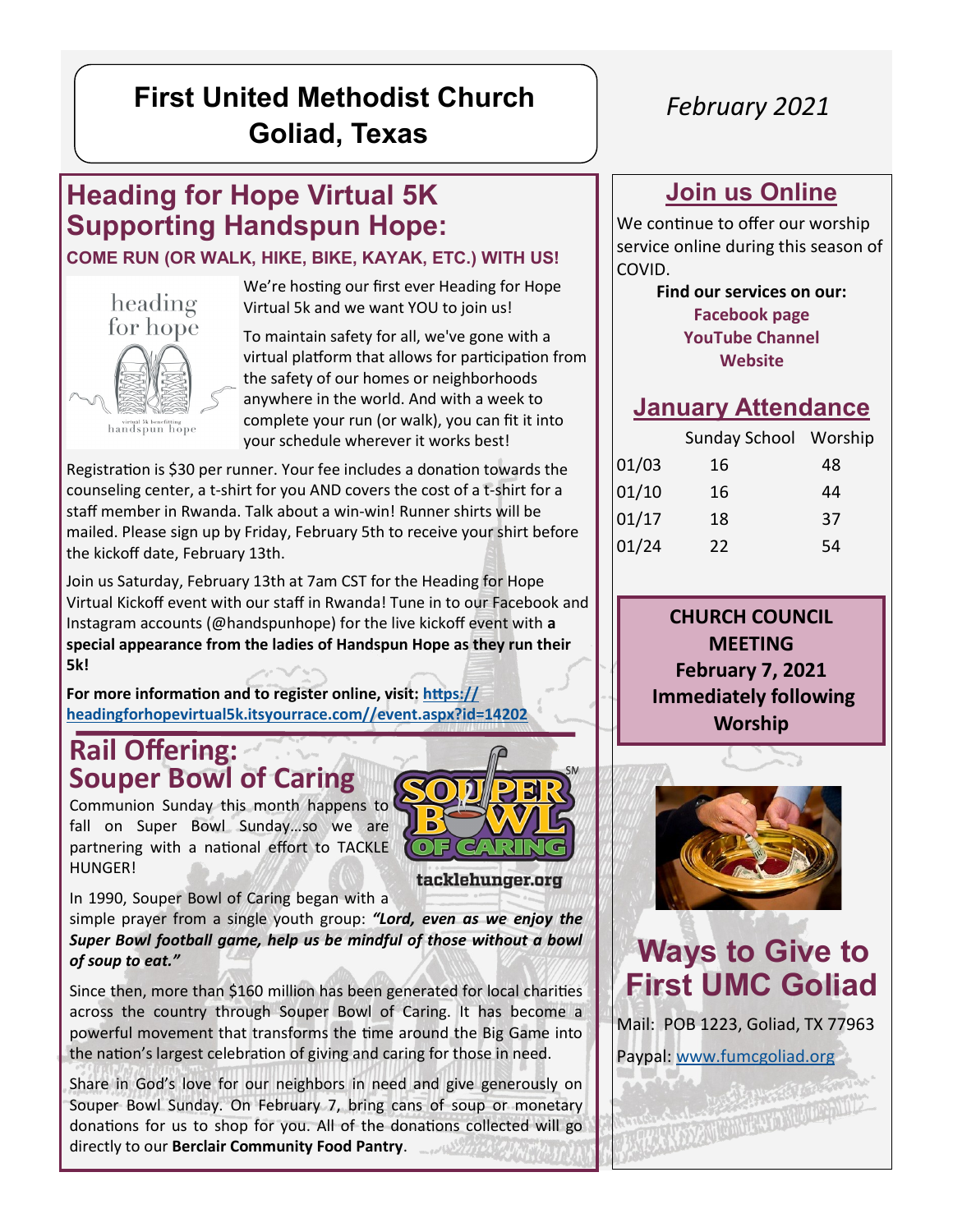# HIS IS US: **God's Covenant People**

# **Lent 2021: This is US: God's Covenant People**

Lent is a season of forty days, not counting Sundays, which begins on Ash Wednesday and ends on Holy Saturday. Lent comes from the Anglo Saxon word lencten, meaning "lengthen" and refers to the lengthening days of spring. The forty days represents the time Jesus spent in the wilderness, enduring the temptation of Satan and preparing to begin his ministry.

Lent is a time of repentance, fasting, and preparation for the coming of Easter. It is a time of selfexamination and reflection. Christians focus on their relationship with God, growing as disciples and extending ourselves, often choosing to give up something or to volunteer and give of ourselves for others.

**Ash Wednesday** is on February 17th and we'll gather for a worship service at 6:30pm. Traditionally, ashes are imposed on our foreheads during this service tying us to the ancient practice of the repentant who sought to rejoin the fellowship of believers. As a sign of their sorrow for their sinfulness, they were sprinkled with ashes and given rough garments to wear. In the age of COVID, our practice will be altered this year as we will not receive ashes. Instead, we will join the practice of rending fabric to lament our waywardness and confess our sins to God. In doing so, we will still embody the sentiment: "Repent, and believe the gospel!"

**On Sundays, our worship series will be** *"This is Us: God's Covenant People."* The main title comes from NBC's television series whose tagline is: "Everyone has a family. And every family has a story." And isn't this true for us as the family of God as well! Each week, the lectionary texts will take us on a journey through the various covenants God made with His people and the evolution of this relationship. As we walk this road to learn our history, may it shape who we understand ourselves to be and where we go into our days ahead.